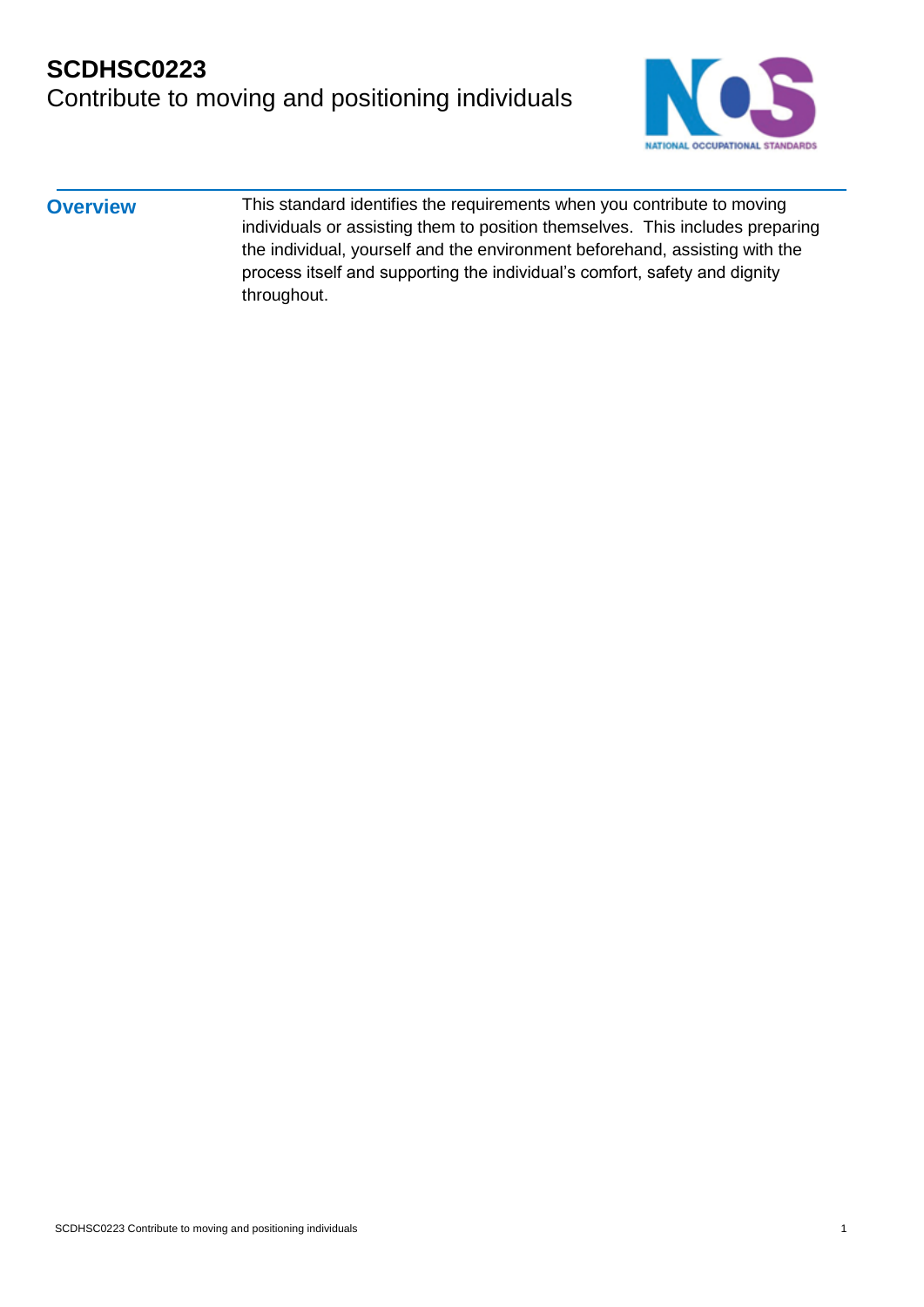## **SCDHSC0223**

Contribute to moving and positioning individuals

| <b>Performance</b><br>criteria |                 | Prepare to contribute to the moving and positioning of individuals                                                                                      |
|--------------------------------|-----------------|---------------------------------------------------------------------------------------------------------------------------------------------------------|
| You must be able to:           | P <sub>1</sub>  | make yourself ready by washing your hands and ensuring that your<br>clothing and footwear are safe for moving or positioning an<br>individual           |
|                                | P <sub>2</sub>  | check the individual's care or support plan and moving and<br>positioning risk assessments before beginning the activity                                |
|                                | P <sub>3</sub>  | support the individual to communicate the level of support they<br>require for the move                                                                 |
|                                | P <sub>4</sub>  | ensure that the individual understands the reason for being moved<br>or positioned in a particular way                                                  |
|                                | P <sub>5</sub>  | assess any immediate risks to the individual                                                                                                            |
|                                | P <sub>6</sub>  | seek advice from appropriate people before moving or positioning<br>the individual, where you think there is a risk that you cannot deal<br>with        |
|                                | P7              | communicate with the individual to agree how best they can co-<br>operate in the procedure                                                              |
|                                | P <sub>8</sub>  | seek support from appropriate people where the individual's<br>preferences conflict with safe practice                                                  |
|                                | P <sub>9</sub>  | prepare the immediate environment for the proposed move in<br>agreement with all concerned, removing any potential hazards                              |
|                                | P <sub>10</sub> | select agreed moving and positioning equipment                                                                                                          |
|                                | P11             | ensure the agreed moving and positioning equipment is safe and<br>clean                                                                                 |
|                                | P <sub>12</sub> | seek appropriate assistance to enable you to move and position the<br>individual safely                                                                 |
|                                |                 | Assist individuals to move from one position to another                                                                                                 |
| You must be able to:           | P <sub>13</sub> | encourage the individual's active participation in the moving<br>process                                                                                |
|                                | P14             | change the individual's position in ways that minimise pain,<br>discomfort and friction and maximise their independence, self<br>respect and dignity    |
|                                | P <sub>15</sub> | take account of the individual's preferences and needs and their<br>advice on the most appropriate methods and equipment when<br>assisting them to move |
|                                | P <sub>16</sub> | use moving and positioning methods appropriate to the individual's<br>condition, your personal limits and the equipment available                       |
|                                | P <sub>17</sub> | where you are moving and changing the individual's position with<br>someone else's help, co-ordinate your own actions with theirs                       |
|                                | P <sub>18</sub> | observe the individual while you are assisting them, to identify any                                                                                    |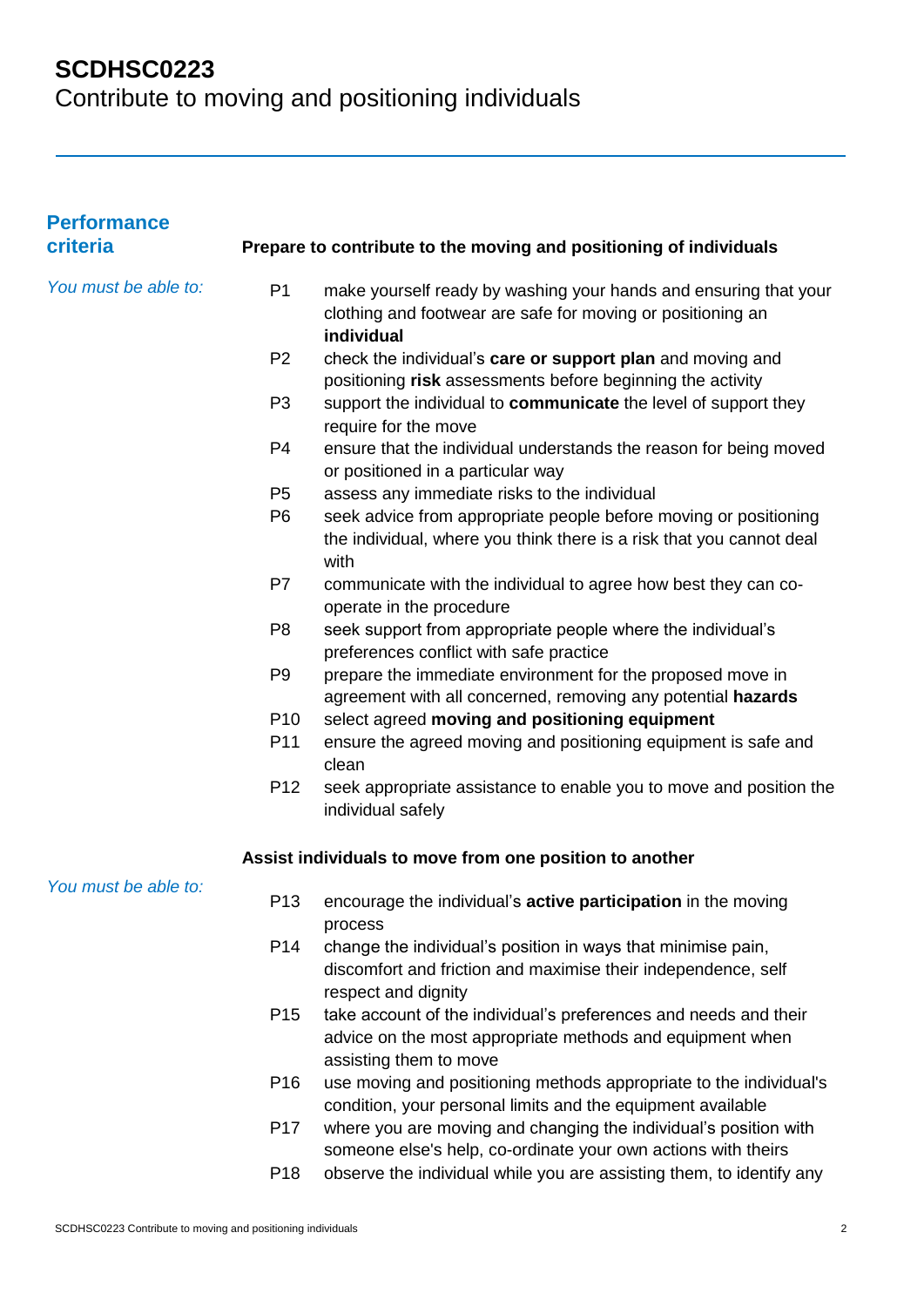changes that occur

| P19 | report immediately any significant changes in the individual's |
|-----|----------------------------------------------------------------|
|     | condition, following legal and work setting requirements       |

- P20 return furniture and fittings to their correct location when the activity is complete
- P21 ensure moving and positioning equipment is clean, safe, returned to its designated location and ready for future use
- P22 wash your hands and dispose safely of any protective items used
- P23 record details of methods for moving and positioning that the individual prefers or finds acceptable, in line with legal and work setting requirements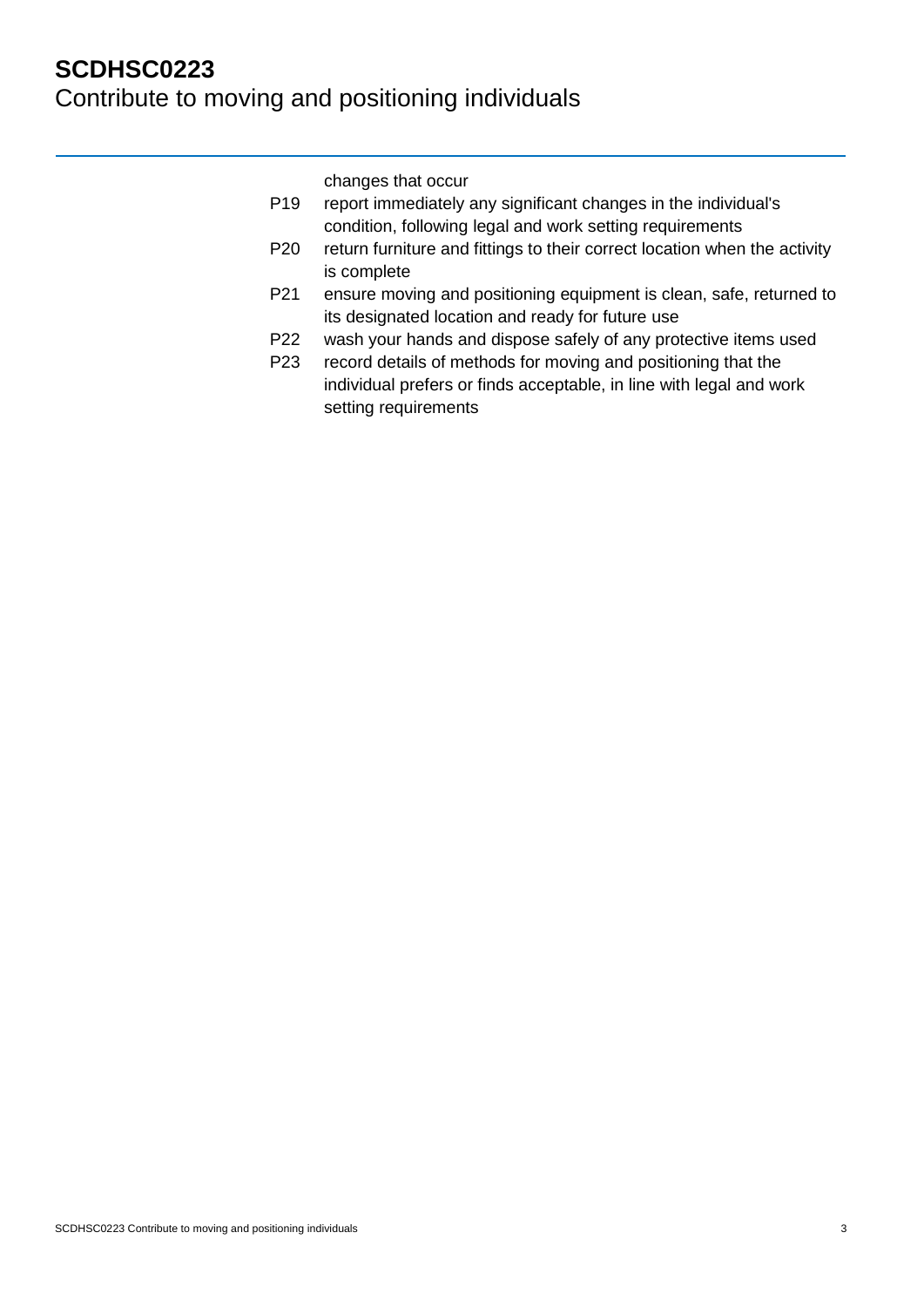## **SCDHSC0223**

Contribute to moving and positioning individuals

| <b>Knowledge and</b><br>understanding | <b>Rights</b>   |                                                                                                                            |
|---------------------------------------|-----------------|----------------------------------------------------------------------------------------------------------------------------|
| You need to know and<br>understand:   | K <sub>1</sub>  | work setting requirements on equality, diversity, discrimination and<br>human rights                                       |
|                                       | K <sub>2</sub>  | your role in supporting rights, choices, wellbeing and active<br>participation                                             |
|                                       | K <sub>3</sub>  | your duty to report anything you notice people do, or anything they<br>fail to do, that could obstruct individuals' rights |
|                                       | K4              | the actions to take if you have concerns about discrimination                                                              |
|                                       | K <sub>5</sub>  | the rights that individuals have to make complaints and be<br>supported to do so                                           |
|                                       |                 | How you carry out your work                                                                                                |
| You need to know and<br>understand:   | K <sub>6</sub>  | codes of practice, standards, frameworks and guidance relevant to<br>your work and the content of this standard            |
|                                       | K7              | the main items of legislation that relate to the content of this<br>standard within your work role                         |
|                                       | K <sub>8</sub>  | your own background, experiences and beliefs that may affect the<br>way you work                                           |
|                                       | K9              | your own roles and responsibilities with their limits and boundaries                                                       |
|                                       | K <sub>10</sub> | who you must report to at work                                                                                             |
|                                       | K11             | the roles and responsibilities of other people with whom you work                                                          |
|                                       | K <sub>12</sub> | how to find out about procedures and agreed ways of working in<br>your work setting                                        |
|                                       | K <sub>13</sub> | how to make sure you follow procedures and agreed ways of<br>working                                                       |
|                                       | K14             | the meaning of person centred working and the importance of<br>knowing and respecting each person as an individual         |
|                                       | K <sub>15</sub> | the prime importance of the interests and well-being of the<br>individual                                                  |
|                                       | K <sub>16</sub> | the individual's cultural and language context                                                                             |
|                                       | K <sub>17</sub> | how to work in ways that build trust with people                                                                           |
|                                       | K <sub>18</sub> | how to work in ways that support the active participation of<br>individuals in their own care and support                  |
|                                       | K <sub>19</sub> | how to work in ways that respect individuals' dignity, personal<br>beliefs and preferences                                 |
|                                       | K <sub>20</sub> | how to work in partnership with people                                                                                     |
|                                       | K21             | what you should do when there are conflicts and dilemmas in your<br>work                                                   |
|                                       | K22             | how and when you should seek support in situations beyond your                                                             |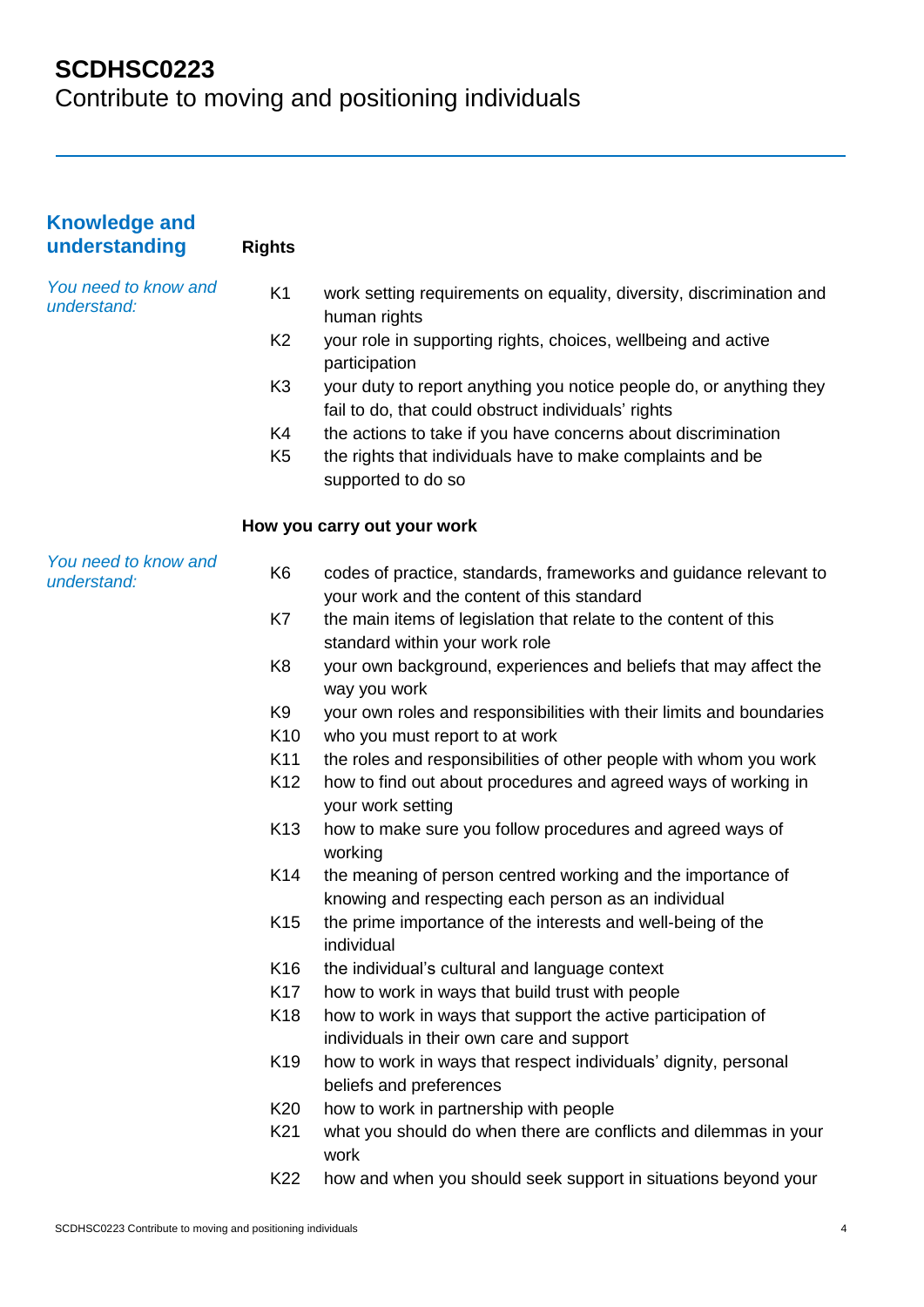#### experience and expertise

|                                                  |                                           | Theory for practice                                                                                                                                                                                                                              |
|--------------------------------------------------|-------------------------------------------|--------------------------------------------------------------------------------------------------------------------------------------------------------------------------------------------------------------------------------------------------|
| You need to know and<br>understand:              | K <sub>23</sub><br>K24<br>K <sub>25</sub> | the factors that may affect the health, wellbeing and<br>development of individuals you care for or support<br>how these affect individuals and how they may affect different<br>individuals differently<br>the main stages of human development |
|                                                  | <b>Communication</b>                      |                                                                                                                                                                                                                                                  |
| You need to know and<br>understand:              | K <sub>26</sub>                           | factors that can have a positive or negative effect on the way people<br>communicate                                                                                                                                                             |
|                                                  | K27                                       | different methods of communicating                                                                                                                                                                                                               |
| You need to know and                             |                                           | Personal and professional development                                                                                                                                                                                                            |
| understand:                                      | K28<br>K <sub>29</sub>                    | why it is important to reflect on how you do your work<br>how to use your reflections to improve the way you work                                                                                                                                |
| <b>Health and Safety</b><br>You need to know and |                                           |                                                                                                                                                                                                                                                  |
| understand:                                      | K30                                       | your work setting policies and practices for health, safety and<br>security                                                                                                                                                                      |
|                                                  | K31                                       | practices that help to prevent and control infection in the context of<br>this standard                                                                                                                                                          |
| Safe-guarding<br>You need to know and            |                                           |                                                                                                                                                                                                                                                  |
| understand:                                      | K32                                       | the duty that everyone has to raise concerns about possible harm or<br>abuse, poor or discriminatory practices                                                                                                                                   |
|                                                  | K33<br>K34                                | signs and symptoms of harm or abuse<br>how and when to report any concerns about abuse, poor or<br>discriminatory practice, resources or operational difficulties                                                                                |
|                                                  | K35                                       | what to do if you have reported concerns but no action is taken to<br>address them                                                                                                                                                               |
| You need to know and                             |                                           | <b>Handling information</b>                                                                                                                                                                                                                      |
| understand:                                      | K36                                       | legal requirements, policies and procedures for the security and<br>confidentiality of information                                                                                                                                               |
|                                                  | K37                                       | work setting requirements for recording information and producing                                                                                                                                                                                |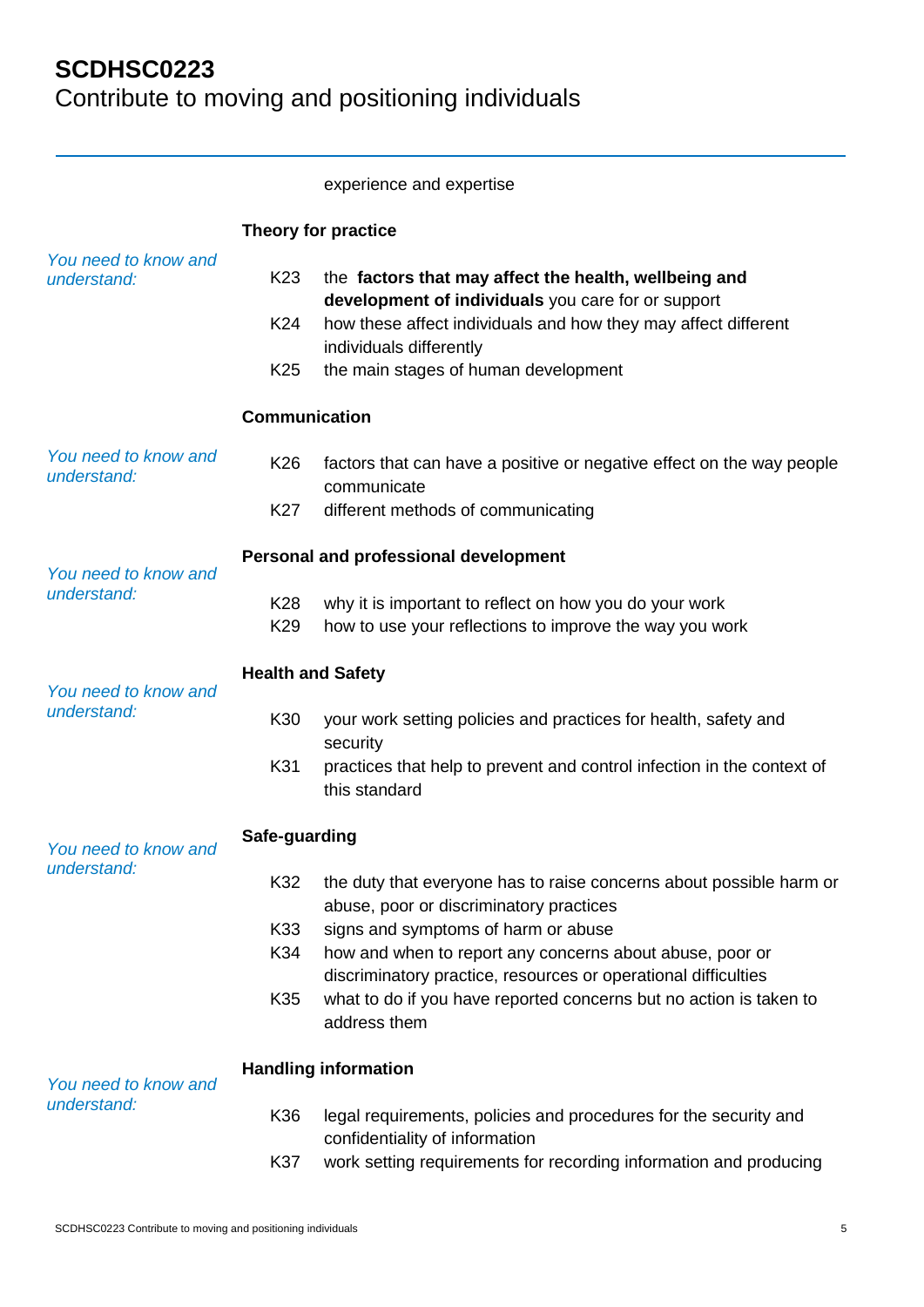|                                     |                 | reports including the use of electronic communication                                                                                                                                                                                                                                   |
|-------------------------------------|-----------------|-----------------------------------------------------------------------------------------------------------------------------------------------------------------------------------------------------------------------------------------------------------------------------------------|
|                                     | K38             | what confidentiality means                                                                                                                                                                                                                                                              |
|                                     | K39             | how to maintain confidentiality in your work                                                                                                                                                                                                                                            |
|                                     | K40             | when and how to pass on information                                                                                                                                                                                                                                                     |
| You need to know and<br>understand: |                 | <b>Specific to this NOS</b>                                                                                                                                                                                                                                                             |
|                                     | K41             | the effect which personal beliefs and preferences may have on<br>individuals' preferences for moving and positioning                                                                                                                                                                    |
|                                     | K42             | why individuals' preferences on the way they are moved and<br>positioned should be taken into account                                                                                                                                                                                   |
|                                     | K43             | issues to consider when working intimately with individuals                                                                                                                                                                                                                             |
|                                     | K44             | how to access up to date copies of risk assessments relating to<br>moving and positioning each individual                                                                                                                                                                               |
|                                     | K45             | key changes in the conditions of individuals and actions to take in<br>these circumstances                                                                                                                                                                                              |
|                                     | K46             | different types of equipment and machinery which are available for<br>moving and positioning                                                                                                                                                                                            |
|                                     | K47             | factors that need to be taken account of when using moving and<br>positioning equipment and machinery                                                                                                                                                                                   |
|                                     | K48             | why is it is important to prepare the environment for moving and<br>positioning prior to starting the activity                                                                                                                                                                          |
|                                     | K49             | why it is important to use safe moving techniques, adhere to risk<br>assessments and other information about moving and positioning<br>specific individuals                                                                                                                             |
|                                     | K <sub>50</sub> | potential risks to individuals, those assisting in the moving and<br>positioning, others within the environment and the environment itself<br>if moving and positioning is not carried out correctly, including<br>procedures prior to, during and after you assist individuals to move |
|                                     | K51             | sources of further help for moving and positioning individuals in<br>different health, social or care settings                                                                                                                                                                          |
|                                     | K <sub>52</sub> | why individuals are moved to different positions                                                                                                                                                                                                                                        |
|                                     | K <sub>53</sub> | how to co-ordinate action when moving and positioning as part of a<br>team                                                                                                                                                                                                              |
|                                     | K54             | why individuals should not be dragged and the relation between this<br>and the prevention of pressure sores                                                                                                                                                                             |
|                                     | K <sub>55</sub> | national and local guidance on falls prevention and factors that<br>impact on falls                                                                                                                                                                                                     |
|                                     | K56             | why the environment should be restored after the change of position                                                                                                                                                                                                                     |
|                                     |                 |                                                                                                                                                                                                                                                                                         |

K57 why it is important to maintain your own cleanliness and hygiene prior to, during and following moving and positioning individuals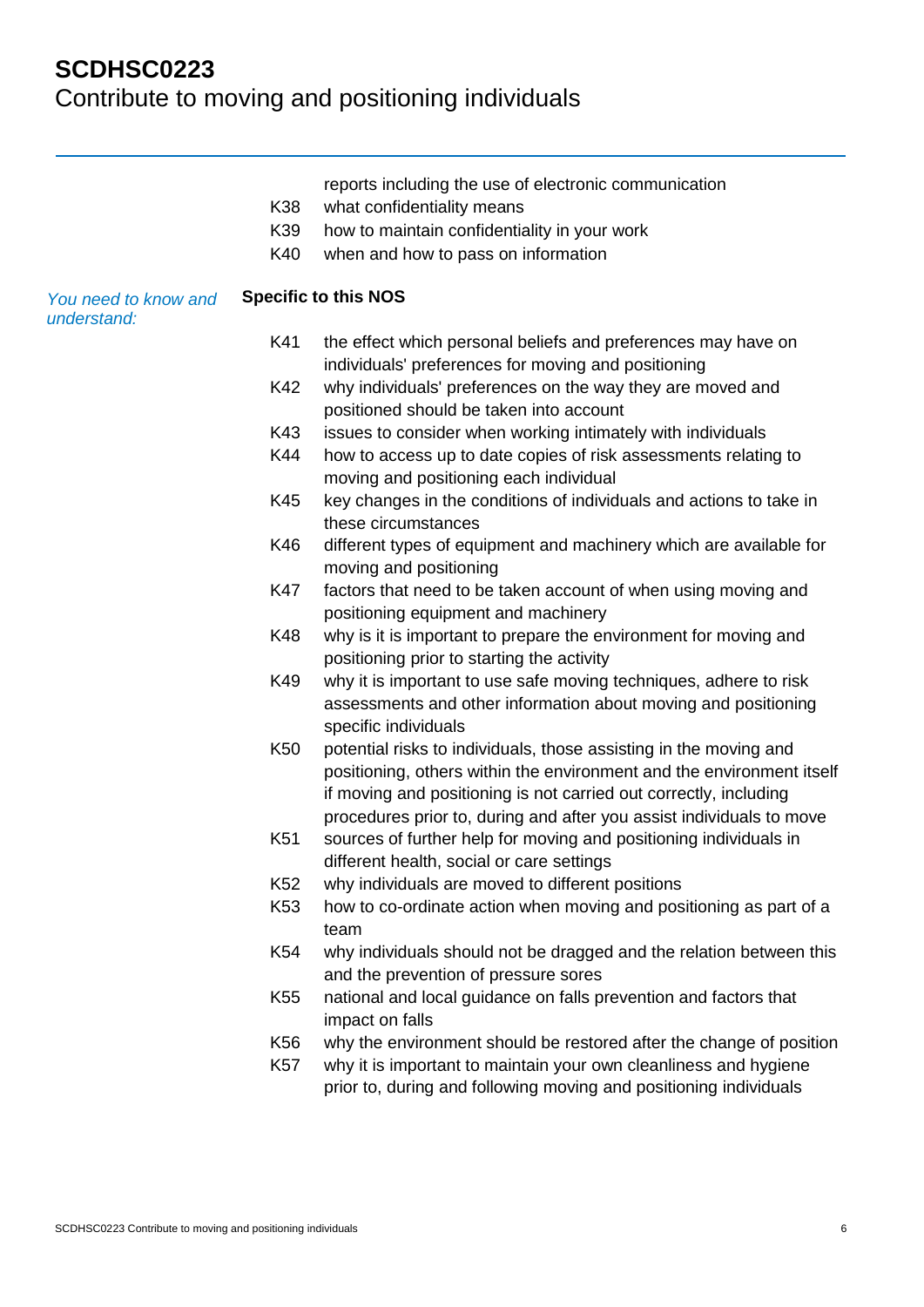### **Additional Information**

# **Scope/range**

#### **related to performance criteria**

The details in this field are explanatory statements of scope and/or examples of possible contexts in which the NOS may apply; they are not to be regarded as range statements required for achievement of the NOS.

Note: Where an individual finds it difficult or impossible to express their own preferences and make decisions about their life, achievement of this standard may require the involvement of advocates or others who are able to represent the views and best interests of the individual.

Where there are language differences within the work setting, achievement of this standard may require the involvement of interpreters or translation services.

**Active participation** is a way of working that regards individuals as active partners in their own care or support rather than passive recipients. Active participation recognises each individual's right to participate in the activities and relationships of everyday life as independently as possible

A **care or support plan** is a formal plan that must be developed and agreed with the individual and/or those who are able to represent the individual's best interests. It addresses the holistic needs of the individual and contains information on all aspects of that person's care requirements. The care or support plan must underpin the individual's care and support within any health or social care setting.

To **communicate** may include using the individual's preferred spoken language, the use of signs, the use of symbols or pictures, writing, objects of reference, communication passports, other non verbal forms of communication, human and technological aids to communication A **hazard** is something with potential to cause harm

The **individual** is the person you support or care for in your work **Moving and positioning equipment** may include hoists, slides, slide sheets, slings, pillows

A **risk** takes account of the likelihood of a hazard occurring and may include the possibility of danger, damage or destruction to the environment and goods; the possibility of injury and harm to people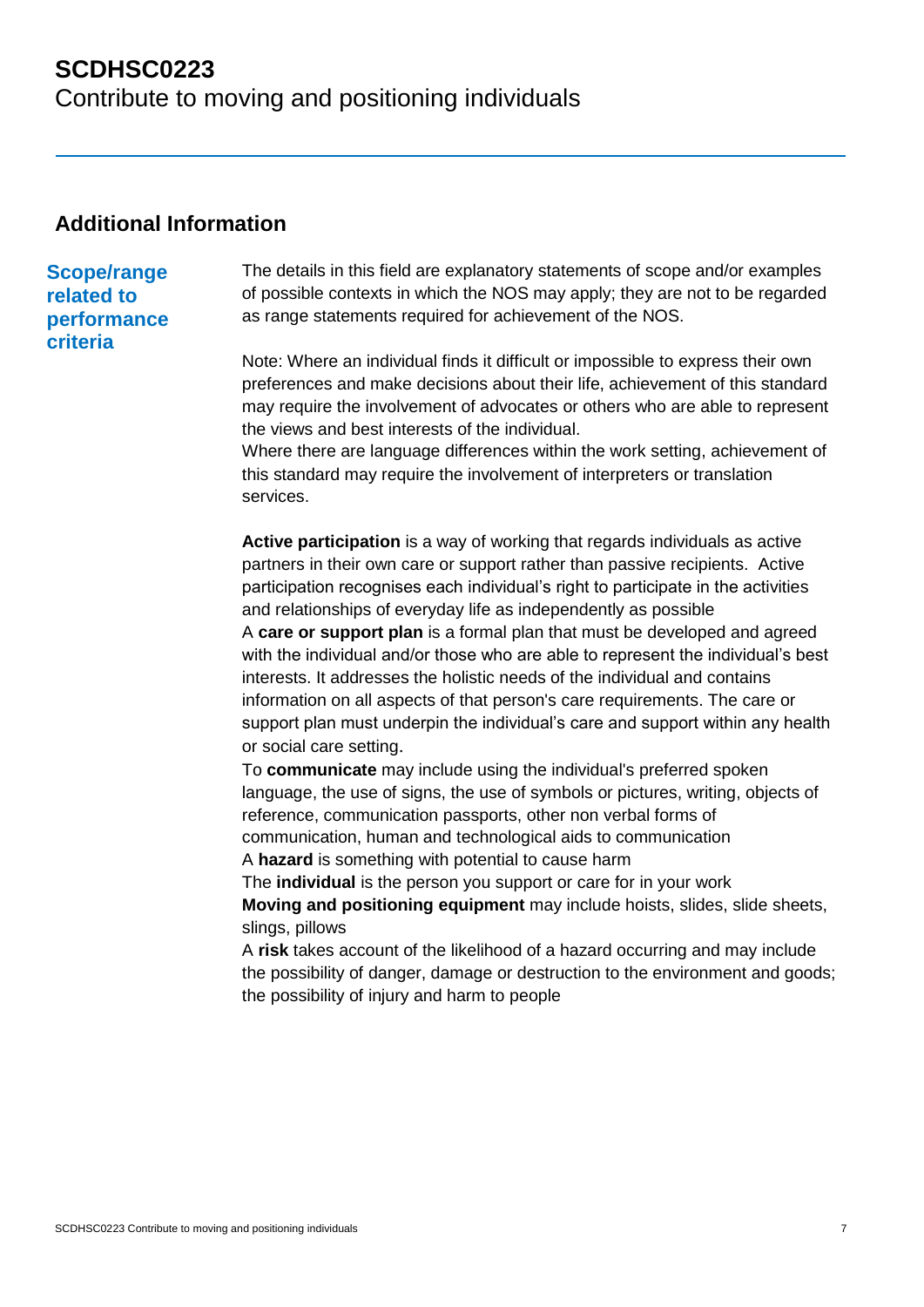#### **Scope/range related to knowledge and understanding**

The details in this field are explanatory statements of scope and/or examples of possible contexts in which the NOS may apply; they are not to be regarded as range statements required for achievement of the NOS. **All knowledge statements must be applied in the context of this standard.**

**Factors that may affect the health, wellbeing and development** of individuals may include adverse circumstances or trauma before or during birth; autistic spectrum conditions; dementia; family circumstances; frailty; harm or abuse; injury; learning disability; medical conditions (chronic or acute); mental health; physical disability; physical ill health; poverty; profound or complex needs; sensory needs; social deprivation; substance misuse

**Values** Adherence to codes of practice that apply to your job role, and the principles and values that underpin your work setting including the rights of children and adults. These include the rights that individuals have: To be treated as an individual To be treated equally and not be discriminated against To be respected To have privacy To be treated in a dignified way To be protected from danger and harm To be supported and cared for in a way that meets their needs, takes account of their choices and also protects them To communicate using their preferred methods of communication and language To access information about themselves